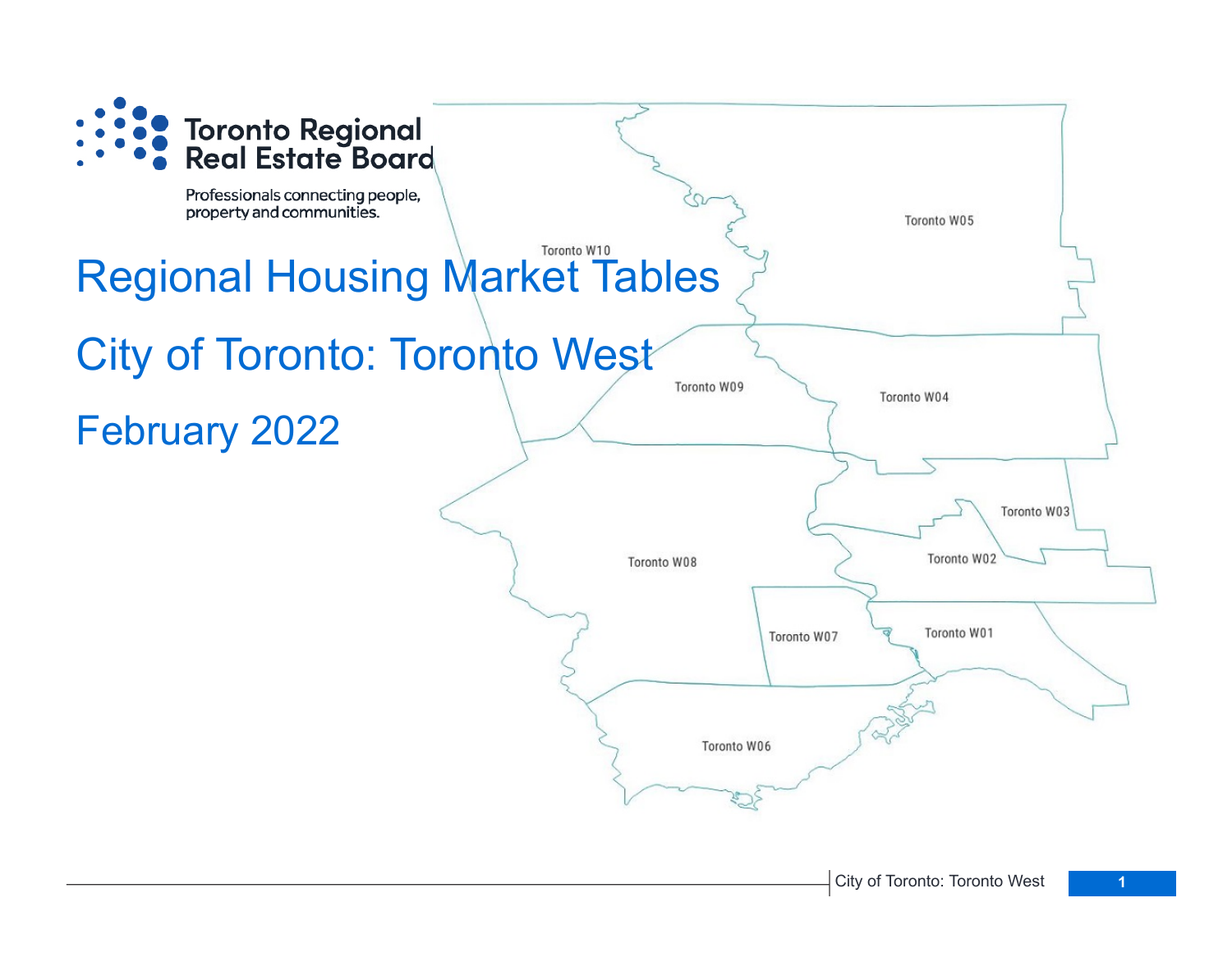# February 2022

|                         | <b>Sales</b> | <b>Dollar Amount</b> | <b>Average Price</b>     | <b>Median Price</b>      | <b>New Listings</b> | <b>Active Listings</b> | Avg. SP/LP | Avg. DOM |
|-------------------------|--------------|----------------------|--------------------------|--------------------------|---------------------|------------------------|------------|----------|
| <b>All Home Types</b>   | 769          | \$853,148,303        | \$1,109,426              | \$950,000                | 1,118               | 601                    | 115%       |          |
| <b>Detached</b>         | 206          | \$350,013,627        | \$1,699,095              | \$1,508,000              | 372                 | 204                    | 117%       |          |
| Semi-Detached           | 85           | \$115,894,202        | \$1,363,461              | \$1,275,088              | 115                 | 41                     | 122%       |          |
| <b>Condo Townhouse</b>  | 76           | \$68,818,949         | \$905,512                | \$850,000                | 105                 | 59                     | 116%       | 10       |
| <b>Condo Apt</b>        | 370          | \$277,944,237        | \$751.201                | \$700,500                | 487                 | 277                    | 110%       | 10       |
| Link                    |              | \$1.250,000          | \$1,250,000              | \$1,250,000              | 3                   |                        | 125%       |          |
| <b>Att/Row/Twnhouse</b> | 30           | \$38,612,288         | \$1,287,076              | \$1,250,000              | 32                  | 11                     | 117%       |          |
| Co-Op Apt               |              | \$615,000            | \$615,000                | \$615,000                | 3                   | 5                      | 99%        | 64       |
| <b>Det Condo</b>        |              |                      |                          |                          | $\Omega$            | $\Omega$               |            |          |
| <b>Co-Ownership Apt</b> |              |                      | $\overline{\phantom{a}}$ | $\overline{\phantom{a}}$ |                     |                        |            |          |

# City of Toronto, Toronto West **YEAR-TO-DATE** 2022

|                         | <b>Sales</b>   | <b>Dollar Amount</b> | <b>Average Price</b>     | <b>Median Price</b> | <b>New Listings</b> | Avg. SP/LP | Avg. DOM |
|-------------------------|----------------|----------------------|--------------------------|---------------------|---------------------|------------|----------|
| <b>All Home Types</b>   | 1,284          | \$1,380,991,830      | \$1,075,539              | \$921,000           | 1,847               | 113%       | 13       |
| <b>Detached</b>         | 352            | \$578,881,747        | \$1,644,550              | \$1,475,000         | 572                 | 114%       | 11       |
| <b>Semi-Detached</b>    | 128            | \$174,489,701        | \$1,363,201              | \$1,275,000         | 183                 | 119%       | 8        |
| <b>Condo Townhouse</b>  | 129            | \$113,066,250        | \$876,483                | \$840,000           | 181                 | 114%       | 12       |
| <b>Condo Apt</b>        | 626            | \$452,383,854        | \$722,658                | \$680,000           | 845                 | 108%       | 15       |
| Link                    |                | \$1,250,000          | \$1,250,000              | \$1,250,000         | 3                   | 125%       |          |
| <b>Att/Row/Twnhouse</b> | 46             | \$59,940,278         | \$1,303,050              | \$1,327,000         | 57                  | 114%       | 10       |
| Co-Op Apt               | っ              | \$980,000            | \$490,000                | \$490,000           |                     | 97%        | 36       |
| <b>Det Condo</b>        | $\overline{0}$ |                      |                          |                     |                     |            |          |
| <b>Co-Ownership Apt</b> |                |                      | $\overline{\phantom{a}}$ |                     |                     |            |          |

# **NOTES**

1- Sales, dollar volume, average sale prices and median sale prices are based on firm transactions entered into the TRREB MLS® System between the first and last day of the month/period being reported.

2- New listings entered into the TRREB MLS® System between the first and last day of the month/period being reported.

3- Active listings at the end of the last day of the month/period being reported.

4- Ratio of the average selling price to the average listing price for firm transactions entered into the TRREB MLS® System between the first and last day of the month/period being reported.

5- Average number of days on the market for firm transactions entered into the TRREB MLS® System between the first and last day of the month/period being reported.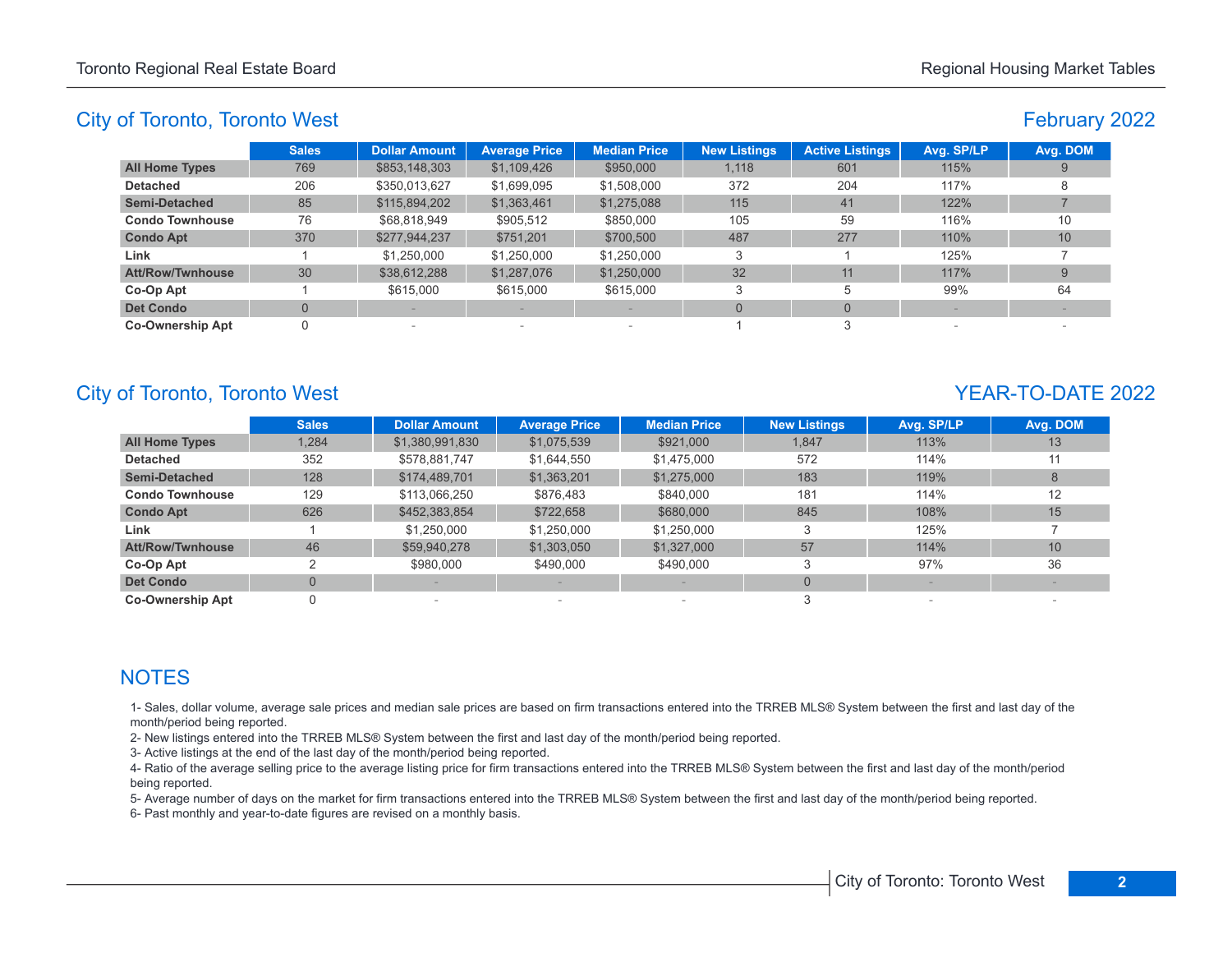# February 2022

|                         | <b>Sales</b> | <b>Dollar Amount</b> | <b>Average Price</b>            | <b>Median Price</b>      | <b>New Listings</b> | <b>Active Listings</b> | Avg. SP/LP               | Avg. DOM |
|-------------------------|--------------|----------------------|---------------------------------|--------------------------|---------------------|------------------------|--------------------------|----------|
| <b>All Home Types</b>   | 54           | \$78,403,358         | \$1,451,914                     | \$1,000,000              | 76                  | 48                     | 113%                     | 12       |
| <b>Detached</b>         | 8            | \$25,305,000         | \$3,163,125                     | \$2,765,500              | 16                  | 11                     | 113%                     | 20       |
| <b>Semi-Detached</b>    | 8            | \$16,171,860         | \$2,021,483                     | \$1,834,005              | 12                  |                        | 130%                     |          |
| <b>Condo Townhouse</b>  |              | \$4,453,000          | \$1,113,250                     | \$1,109,000              | 4                   |                        | 105%                     | 11       |
| <b>Condo Apt</b>        | 32           | \$28,613,499         | \$894,172                       | \$875,000                | 42                  | 25                     | 107%                     | 11       |
| Link                    |              | $\sim$               |                                 | $\overline{\phantom{a}}$ | 0                   |                        | $\overline{\phantom{a}}$ |          |
| <b>Att/Row/Twnhouse</b> |              | \$3,859,999          | \$1,930,000                     | \$1,930,000              |                     |                        | 111%                     | 19       |
| Co-Op Apt               |              |                      | $\hspace{0.1mm}-\hspace{0.1mm}$ | $\overline{\phantom{a}}$ |                     |                        |                          |          |
| <b>Det Condo</b>        |              |                      |                                 |                          |                     | $\Omega$               |                          |          |
| <b>Co-Ownership Apt</b> |              | $\sim$               | $\sim$                          | $\overline{\phantom{a}}$ |                     |                        | $\sim$                   |          |

# City of Toronto, Toronto W01 YEAR-TO-DATE 2022

|                         | <b>Sales</b> | <b>Dollar Amount</b> | <b>Average Price</b>     | <b>Median Price</b> | <b>New Listings</b> | Avg. SP/LP | Avg. DOM |
|-------------------------|--------------|----------------------|--------------------------|---------------------|---------------------|------------|----------|
| <b>All Home Types</b>   | 82           | \$113,226,813        | \$1,380,815              | \$990,000           | 129                 | 112%       | 13       |
| <b>Detached</b>         | 14           | \$38,119,715         | \$2.722.837              | \$2,387,500         | 24                  | 113%       | 23       |
| <b>Semi-Detached</b>    | 12           | \$23,460,860         | \$1,955,072              | \$1,834,005         | 20                  | 124%       |          |
| <b>Condo Townhouse</b>  |              | \$4,453,000          | \$1,113,250              | \$1,109,000         | 9                   | 105%       | 11       |
| <b>Condo Apt</b>        | 50           | \$43,333,239         | \$866,665                | \$867,500           | 71                  | 107%       | 11       |
| Link                    | 0            |                      |                          |                     | 0                   |            |          |
| <b>Att/Row/Twnhouse</b> |              | \$3,859,999          | \$1,930,000              | \$1,930,000         |                     | 111%       | 19       |
| Co-Op Apt               |              |                      |                          |                     |                     |            |          |
| <b>Det Condo</b>        | $\Omega$     |                      |                          |                     | $\Omega$            |            |          |
| <b>Co-Ownership Apt</b> |              |                      | $\overline{\phantom{a}}$ |                     |                     |            |          |

# **NOTES**

1- Sales, dollar volume, average sale prices and median sale prices are based on firm transactions entered into the TRREB MLS® System between the first and last day of the month/period being reported.

2- New listings entered into the TRREB MLS® System between the first and last day of the month/period being reported.

3- Active listings at the end of the last day of the month/period being reported.

4- Ratio of the average selling price to the average listing price for firm transactions entered into the TRREB MLS® System between the first and last day of the month/period being reported.

5- Average number of days on the market for firm transactions entered into the TRREB MLS® System between the first and last day of the month/period being reported.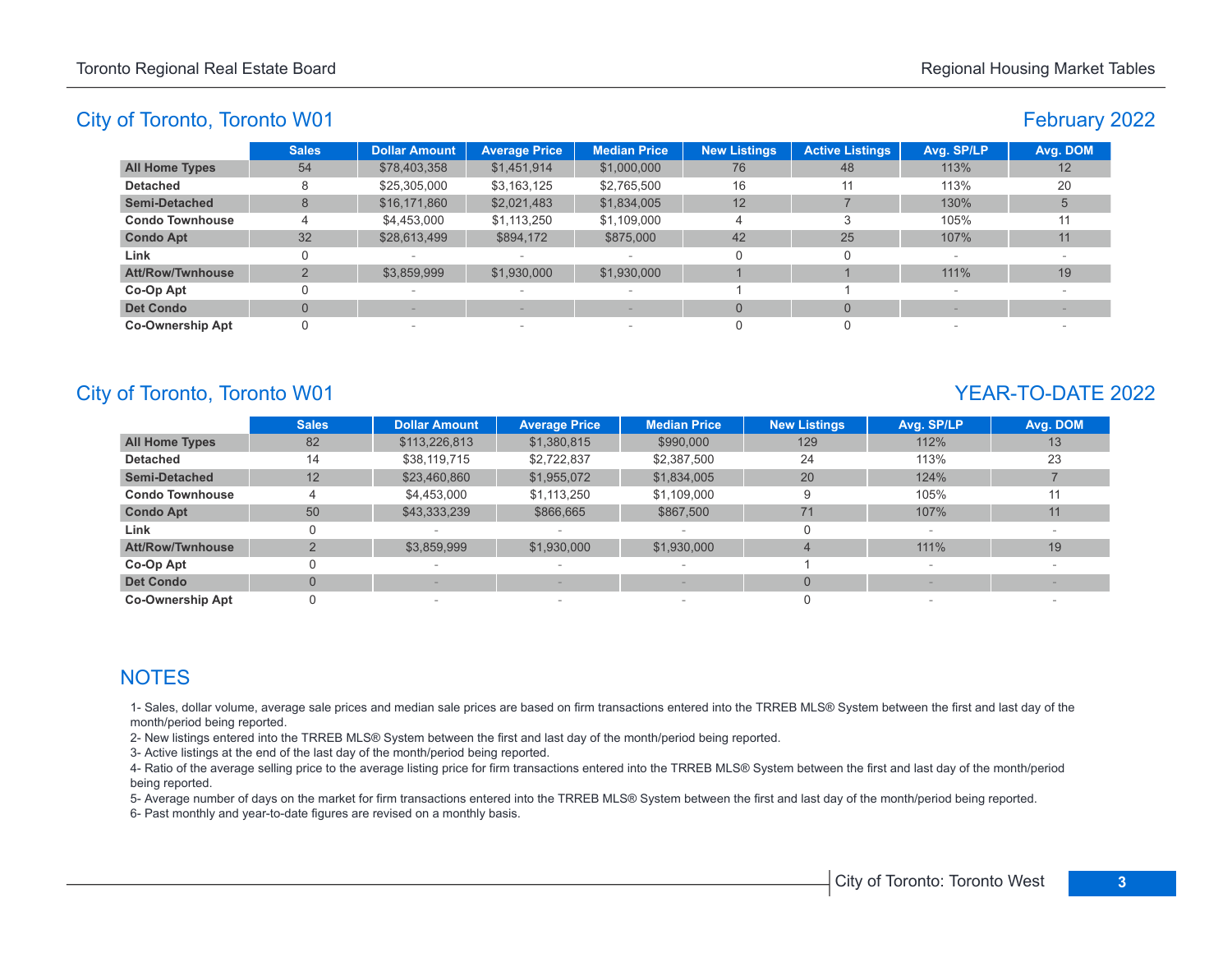# February 2022

|                         | <b>Sales</b> | <b>Dollar Amount</b> | <b>Average Price</b>     | <b>Median Price</b>      | <b>New Listings</b> | <b>Active Listings</b> | Avg. SP/LP | Avg. DOM |
|-------------------------|--------------|----------------------|--------------------------|--------------------------|---------------------|------------------------|------------|----------|
| <b>All Home Types</b>   | 70           | \$93,578,977         | \$1,336,843              | \$1,252,300              | 112                 | 57                     | 121%       |          |
| <b>Detached</b>         | 13           | \$27,106,222         | \$2,085,094              | \$2,100,000              | 30                  | 16                     | 122%       |          |
| <b>Semi-Detached</b>    | 14           | \$23,589,503         | \$1,684,965              | \$1,680,000              | 27                  | 10                     | 121%       |          |
| <b>Condo Townhouse</b>  |              | \$11,815,544         | \$1,074,140              | \$1,050,000              | 15                  |                        | 119%       | 20       |
| <b>Condo Apt</b>        | 22           | \$17,281,108         | \$785,505                | \$766,250                | 28                  | 17                     | 111%       |          |
| Link                    |              |                      |                          | $\overline{\phantom{a}}$ | O                   |                        |            |          |
| <b>Att/Row/Twnhouse</b> | 10           | \$13,786,600         | \$1,378,660              | \$1,385,500              | 11                  |                        | 133%       |          |
| Co-Op Apt               |              |                      | $\overline{\phantom{a}}$ | $\overline{\phantom{a}}$ |                     |                        |            |          |
| <b>Det Condo</b>        |              |                      |                          |                          |                     |                        |            |          |
| <b>Co-Ownership Apt</b> | 0            | $\qquad \qquad$      | $\sim$                   | $\overline{\phantom{a}}$ |                     |                        |            |          |

# City of Toronto, Toronto W02 YEAR-TO-DATE 2022

|                         | <b>Sales</b>   | <b>Dollar Amount</b> | <b>Average Price</b>     | <b>Median Price</b> | <b>New Listings</b> | Avg. SP/LP | Avg. DOM |
|-------------------------|----------------|----------------------|--------------------------|---------------------|---------------------|------------|----------|
| <b>All Home Types</b>   | 119            | \$154,415,264        | \$1,297,607              | \$1,215,000         | 182                 | 117%       | 10       |
| <b>Detached</b>         | 24             | \$46,814,010         | \$1,950,584              | \$1,947,700         | 41                  | 118%       |          |
| <b>Semi-Detached</b>    | 24             | \$38,839,502         | \$1,618,313              | \$1,616,000         | 38                  | 118%       |          |
| <b>Condo Townhouse</b>  | 17             | \$18,425,544         | \$1,083,856              | \$1,050,000         | 26                  | 115%       | 16       |
| <b>Condo Apt</b>        | 39             | \$29,583,608         | \$758,554                | \$720,000           | 57                  | 109%       | 11       |
| Link                    | 0              |                      |                          |                     |                     |            |          |
| <b>Att/Row/Twnhouse</b> | 15             | \$20,752,600         | \$1,383,507              | \$1,371,000         | 19                  | 126%       |          |
| Co-Op Apt               | 0              |                      |                          |                     |                     |            |          |
| <b>Det Condo</b>        | $\overline{0}$ |                      |                          |                     | $\Omega$            |            |          |
| <b>Co-Ownership Apt</b> |                |                      | $\overline{\phantom{a}}$ |                     |                     |            |          |

# **NOTES**

1- Sales, dollar volume, average sale prices and median sale prices are based on firm transactions entered into the TRREB MLS® System between the first and last day of the month/period being reported.

2- New listings entered into the TRREB MLS® System between the first and last day of the month/period being reported.

3- Active listings at the end of the last day of the month/period being reported.

4- Ratio of the average selling price to the average listing price for firm transactions entered into the TRREB MLS® System between the first and last day of the month/period being reported.

5- Average number of days on the market for firm transactions entered into the TRREB MLS® System between the first and last day of the month/period being reported.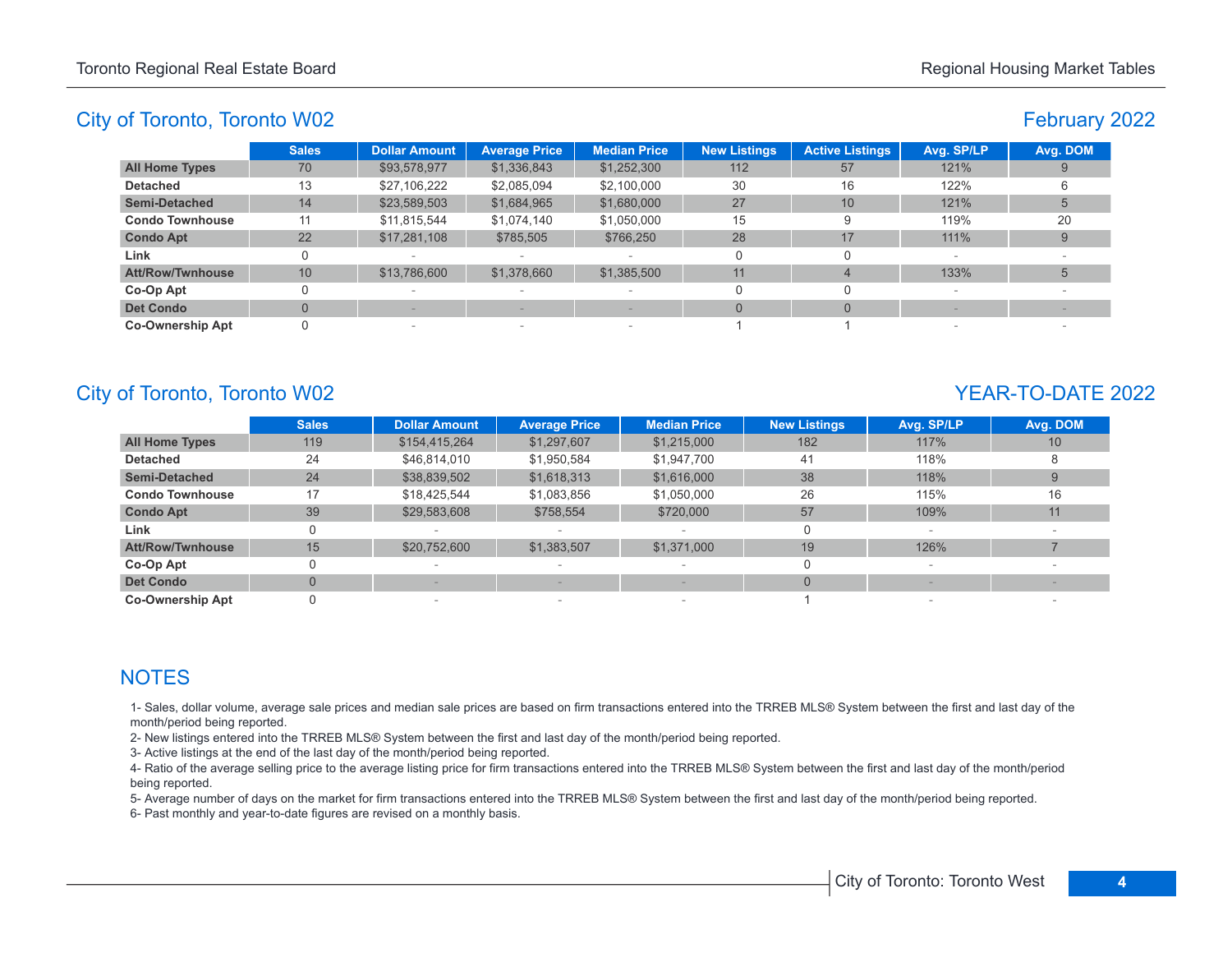# February 2022

|                         | <b>Sales</b> | <b>Dollar Amount</b>     | <b>Average Price</b>            | <b>Median Price</b>      | <b>New Listings</b> | <b>Active Listings</b> | Avg. SP/LP               | Avg. DOM |
|-------------------------|--------------|--------------------------|---------------------------------|--------------------------|---------------------|------------------------|--------------------------|----------|
| <b>All Home Types</b>   | 60           | \$72,148,788             | \$1,202,480                     | \$1,219,000              | 82                  | 39                     | 122%                     |          |
| <b>Detached</b>         | 25           | \$34,141,388             | \$1,365,656                     | \$1,310,000              | 40                  | 19                     | 127%                     |          |
| <b>Semi-Detached</b>    | 25           | \$30,078,400             | \$1,203,136                     | \$1,200,000              | 28                  | 11                     | 119%                     |          |
| <b>Condo Townhouse</b>  |              | \$791.000                | \$791,000                       | \$791.000                |                     |                        | 113%                     |          |
| <b>Condo Apt</b>        | 8            | \$5,863,000              | \$732,875                       | \$703,000                | 9                   | 6                      | 108%                     | 10       |
| Link                    |              |                          |                                 | $\overline{\phantom{a}}$ |                     |                        | $\overline{\phantom{a}}$ |          |
| Att/Row/Twnhouse        |              | \$1,275,000              | \$1,275,000                     | \$1,275,000              |                     | $\Omega$               | 128%                     |          |
| Co-Op Apt               |              |                          | $\hspace{0.1mm}-\hspace{0.1mm}$ | $\overline{\phantom{a}}$ |                     |                        |                          |          |
| <b>Det Condo</b>        |              |                          |                                 |                          |                     | $\Omega$               |                          |          |
| <b>Co-Ownership Apt</b> |              | $\overline{\phantom{a}}$ | $\hspace{0.1mm}-\hspace{0.1mm}$ | $\overline{\phantom{a}}$ |                     |                        | $\sim$                   |          |

# City of Toronto, Toronto W03 YEAR-TO-DATE 2022

|                         | <b>Sales</b> | <b>Dollar Amount</b> | <b>Average Price</b> | <b>Median Price</b>      | <b>New Listings</b> | Avg. SP/LP               | Avg. DOM |
|-------------------------|--------------|----------------------|----------------------|--------------------------|---------------------|--------------------------|----------|
| <b>All Home Types</b>   | 89           | \$103,538,588        | \$1,163,355          | \$1,200,000              | 137                 | 118%                     | 10       |
| <b>Detached</b>         | 42           | \$54,118,188         | \$1,288,528          | \$1,250,000              | 63                  | 122%                     |          |
| <b>Semi-Detached</b>    | 31           | \$37,761,400         | \$1,218,110          | \$1,200,000              | 47                  | 116%                     |          |
| <b>Condo Townhouse</b>  |              | \$791,000            | \$791,000            | \$791,000                | 6                   | 113%                     |          |
| <b>Condo Apt</b>        | 13           | \$8,917,000          | \$685,923            | \$675,000                | 19                  | 107%                     | 16       |
| Link                    | 0            |                      |                      |                          |                     |                          |          |
| <b>Att/Row/Twnhouse</b> |              | \$1,951,000          | \$975,500            | \$975,500                |                     | 115%                     | 11       |
| Co-Op Apt               | 0            |                      | $\sim$               | $\overline{\phantom{a}}$ |                     | $\overline{\phantom{a}}$ |          |
| <b>Det Condo</b>        | $\mathbf{0}$ |                      |                      |                          | $\Omega$            |                          |          |
| <b>Co-Ownership Apt</b> |              |                      | $\sim$               |                          |                     |                          |          |

# **NOTES**

1- Sales, dollar volume, average sale prices and median sale prices are based on firm transactions entered into the TRREB MLS® System between the first and last day of the month/period being reported.

2- New listings entered into the TRREB MLS® System between the first and last day of the month/period being reported.

3- Active listings at the end of the last day of the month/period being reported.

4- Ratio of the average selling price to the average listing price for firm transactions entered into the TRREB MLS® System between the first and last day of the month/period being reported.

5- Average number of days on the market for firm transactions entered into the TRREB MLS® System between the first and last day of the month/period being reported.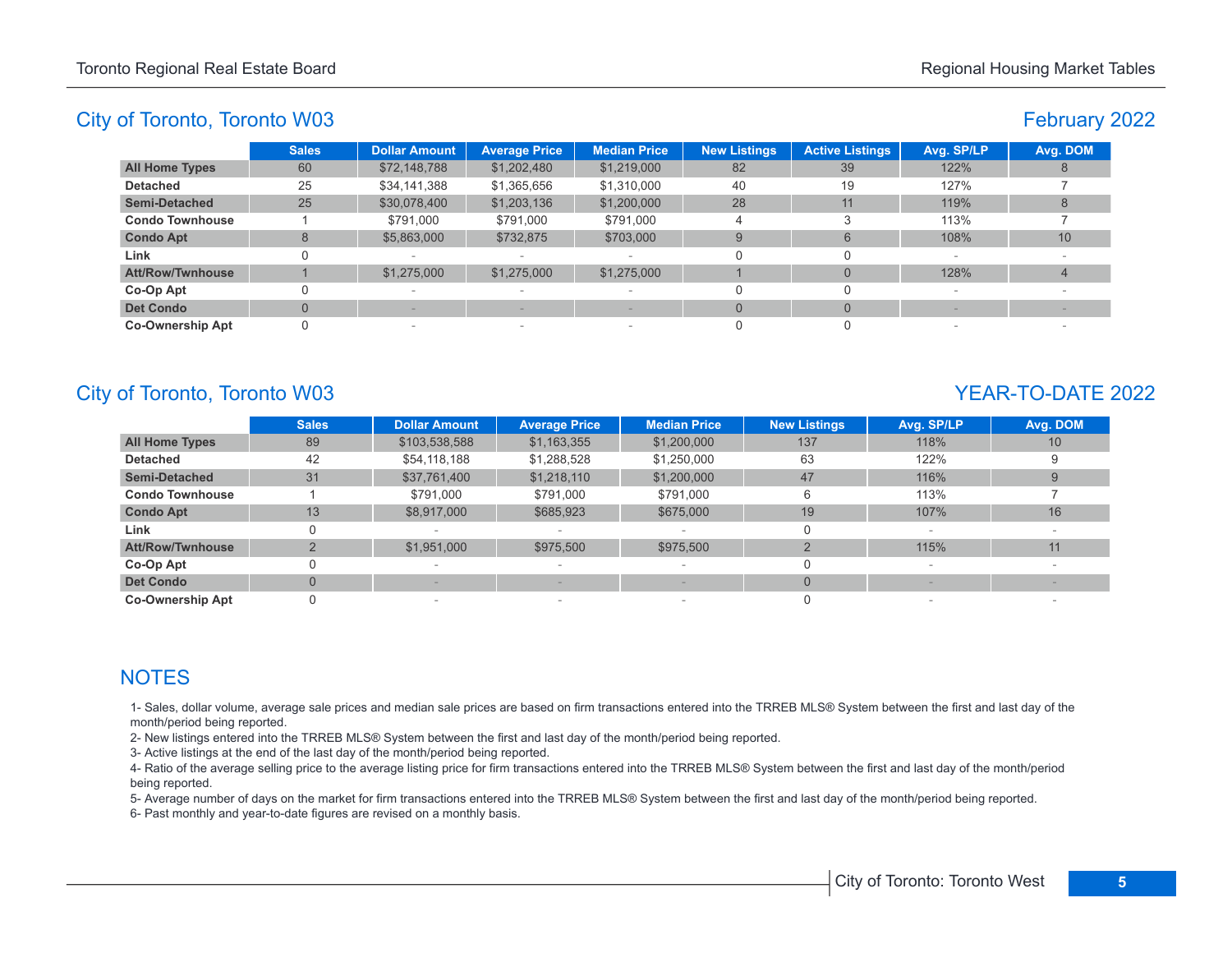# February 2022

|                         | <b>Sales</b> | <b>Dollar Amount</b>     | <b>Average Price</b>     | <b>Median Price</b> | <b>New Listings</b> | <b>Active Listings</b> | Avg. SP/LP | Avg. DOM |
|-------------------------|--------------|--------------------------|--------------------------|---------------------|---------------------|------------------------|------------|----------|
| <b>All Home Types</b>   | 66           | \$67,459,900             | \$1,022,120              | \$857,500           | 114                 | 63                     | 116%       |          |
| <b>Detached</b>         | 25           | \$37,389,400             | \$1,495,576              | \$1,400,000         | 57                  | 37                     | 120%       |          |
| <b>Semi-Detached</b>    | 3            | \$3,484,000              | \$1,161,333              | \$1,185,000         | 6                   |                        | 112%       |          |
| <b>Condo Townhouse</b>  | 10           | \$8,012,000              | \$801,200                | \$840,000           | 16                  |                        | 113%       |          |
| <b>Condo Apt</b>        | 26           | \$16,537,000             | \$636,038                | \$613,500           | 34                  | 17                     | 110%       | 12       |
| Link                    | 0            |                          | $\sim$                   |                     |                     |                        |            |          |
| <b>Att/Row/Twnhouse</b> | $\Omega$     | \$2,037,500              | \$1,018,750              | \$1,018,750         |                     |                        | 105%       | 11       |
| Co-Op Apt               |              | $\overline{\phantom{0}}$ | $\overline{\phantom{a}}$ | $\sim$              |                     |                        |            |          |
| <b>Det Condo</b>        |              |                          |                          |                     | $\Omega$            |                        |            |          |
| <b>Co-Ownership Apt</b> | 0            | $\overline{\phantom{0}}$ | $\overline{\phantom{a}}$ | $\sim$              |                     |                        |            |          |

# City of Toronto, Toronto W04 YEAR-TO-DATE 2022

|                         | <b>Sales</b> | <b>Dollar Amount</b> | <b>Average Price</b>     | <b>Median Price</b> | <b>New Listings</b> | Avg. SP/LP | Avg. DOM |
|-------------------------|--------------|----------------------|--------------------------|---------------------|---------------------|------------|----------|
| <b>All Home Types</b>   | 124          | \$118,334,697        | \$954,312                | \$820,000           | 175                 | 112%       | 17       |
| <b>Detached</b>         | 43           | \$63,016,500         | \$1,465,500              | \$1,400,000         | 79                  | 114%       | 16       |
| <b>Semi-Detached</b>    | 5            | \$5,902,000          | \$1,180,400              | \$1,185,000         | 8                   | 116%       | 6        |
| <b>Condo Townhouse</b>  | 15           | \$11,931,000         | \$795.400                | \$830,000           | 25                  | 113%       | 12       |
| <b>Condo Apt</b>        | 59           | \$35,447,697         | \$600,808                | \$590,000           | 61                  | 109%       | 20       |
| Link                    | 0            |                      |                          |                     | 0                   |            |          |
| <b>Att/Row/Twnhouse</b> |              | \$2,037,500          | \$1,018,750              | \$1,018,750         |                     | 105%       | 11       |
| Co-Op Apt               |              |                      |                          |                     | 0                   |            |          |
| <b>Det Condo</b>        | $\Omega$     |                      |                          |                     | $\Omega$            |            |          |
| <b>Co-Ownership Apt</b> |              |                      | $\overline{\phantom{a}}$ |                     |                     |            |          |

# **NOTES**

1- Sales, dollar volume, average sale prices and median sale prices are based on firm transactions entered into the TRREB MLS® System between the first and last day of the month/period being reported.

2- New listings entered into the TRREB MLS® System between the first and last day of the month/period being reported.

3- Active listings at the end of the last day of the month/period being reported.

4- Ratio of the average selling price to the average listing price for firm transactions entered into the TRREB MLS® System between the first and last day of the month/period being reported.

5- Average number of days on the market for firm transactions entered into the TRREB MLS® System between the first and last day of the month/period being reported.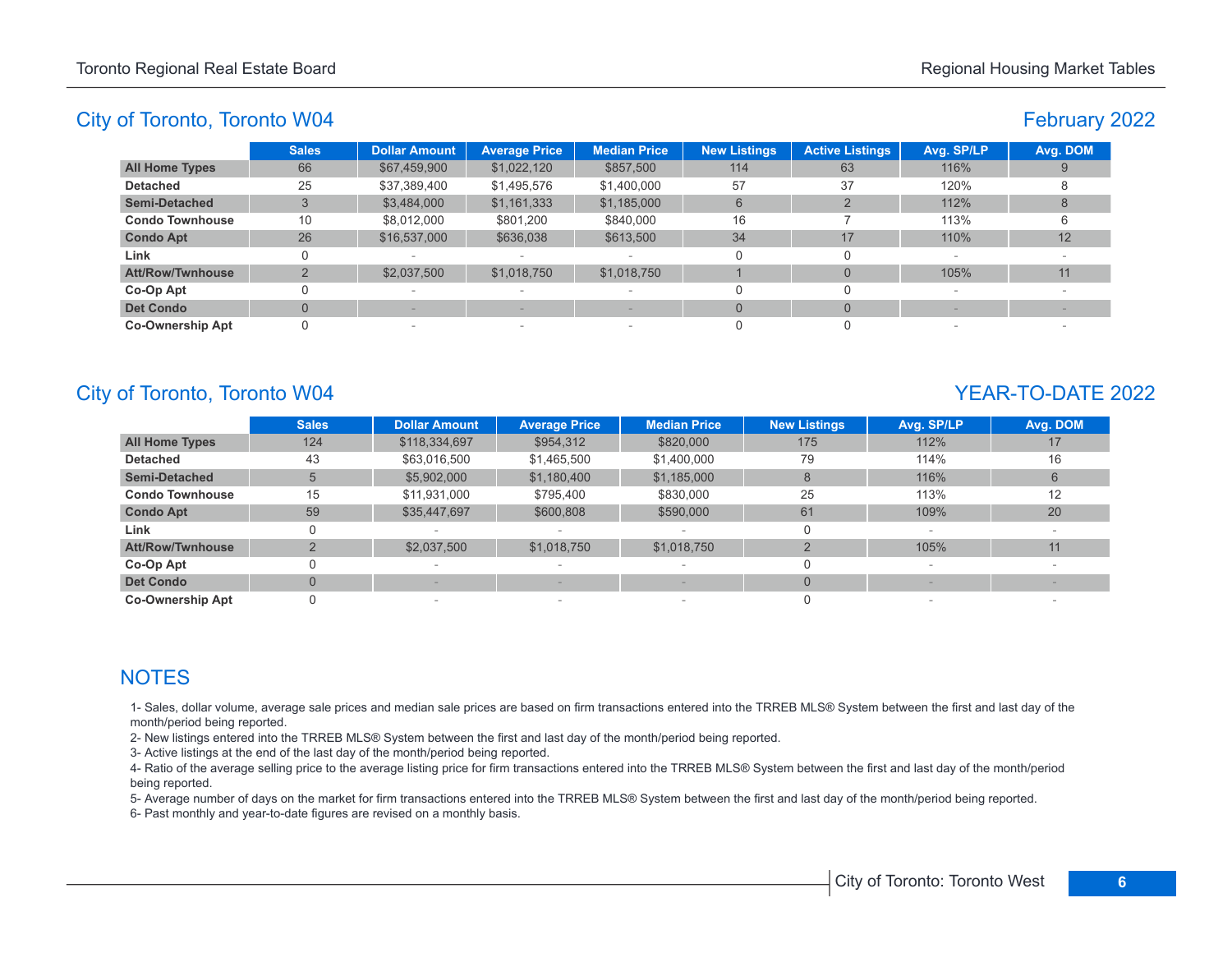# February 2022

|                         | <b>Sales</b> | <b>Dollar Amount</b>     | <b>Average Price</b> | <b>Median Price</b>      | <b>New Listings</b> | <b>Active Listings</b> | Avg. SP/LP               | Avg. DOM |
|-------------------------|--------------|--------------------------|----------------------|--------------------------|---------------------|------------------------|--------------------------|----------|
| <b>All Home Types</b>   | 110          | \$104,212,513            | \$947,386            | \$989,944                | 162                 | 92                     | 115%                     |          |
| <b>Detached</b>         | 18           | \$26,064,750             | \$1,448,042          | \$1,404,000              | 32                  | 23                     | 113%                     | 12       |
| <b>Semi-Detached</b>    | 29           | \$34,789,653             | \$1,199,643          | \$1,200,000              | 30                  | 6                      | 123%                     |          |
| <b>Condo Townhouse</b>  | 18           | \$12,872,574             | \$715,143            | \$761,000                | 21                  |                        | 118%                     |          |
| <b>Condo Apt</b>        | 35           | \$19,344,547             | \$552,701            | \$600,000                | 70                  | 54                     | 111%                     | 6        |
| Link                    |              | $\overline{\phantom{a}}$ |                      |                          |                     | 0                      | $\overline{\phantom{a}}$ |          |
| <b>Att/Row/Twnhouse</b> | 10           | \$11,140,989             | \$1,114,099          | \$1,064,500              | 9                   |                        | 105%                     | 11       |
| Co-Op Apt               |              | $\sim$                   | $\sim$               | $\overline{\phantom{a}}$ |                     |                        |                          |          |
| <b>Det Condo</b>        |              |                          |                      |                          | $\Omega$            | $\Omega$               |                          |          |
| <b>Co-Ownership Apt</b> |              | $\overline{\phantom{a}}$ | $\sim$               | $\overline{\phantom{a}}$ |                     |                        |                          |          |

# City of Toronto, Toronto W05 YEAR-TO-DATE 2022

|                         | <b>Sales</b> | <b>Dollar Amount</b> | <b>Average Price</b>     | <b>Median Price</b> | <b>New Listings</b> | Avg. SP/LP | Avg. DOM |
|-------------------------|--------------|----------------------|--------------------------|---------------------|---------------------|------------|----------|
| <b>All Home Types</b>   | 180          | \$166,979,553        | \$927,664                | \$870,500           | 269                 | 113%       | 12       |
| <b>Detached</b>         | 34           | \$47,072,850         | \$1,384,496              | \$1,359,000         | 55                  | 112%       | 11       |
| <b>Semi-Detached</b>    | 40           | \$47,957,653         | \$1,198,941              | \$1,194,444         | 46                  | 120%       |          |
| <b>Condo Townhouse</b>  | 33           | \$23,441,874         | \$710.360                | \$740,000           | 36                  | 114%       | 11       |
| <b>Condo Apt</b>        | 60           | \$33,686,197         | \$561,437                | \$605,000           | 118                 | 109%       | 15       |
| Link                    | 0            |                      |                          |                     | 0                   |            |          |
| <b>Att/Row/Twnhouse</b> | 13           | \$14,820,979         | \$1,140,075              | \$1,068,000         | 14                  | 103%       | 18       |
| Co-Op Apt               |              |                      |                          |                     | 0                   |            |          |
| <b>Det Condo</b>        | $\Omega$     |                      |                          |                     | $\Omega$            |            |          |
| <b>Co-Ownership Apt</b> |              |                      | $\overline{\phantom{a}}$ |                     |                     |            |          |

# **NOTES**

1- Sales, dollar volume, average sale prices and median sale prices are based on firm transactions entered into the TRREB MLS® System between the first and last day of the month/period being reported.

2- New listings entered into the TRREB MLS® System between the first and last day of the month/period being reported.

3- Active listings at the end of the last day of the month/period being reported.

4- Ratio of the average selling price to the average listing price for firm transactions entered into the TRREB MLS® System between the first and last day of the month/period being reported.

5- Average number of days on the market for firm transactions entered into the TRREB MLS® System between the first and last day of the month/period being reported.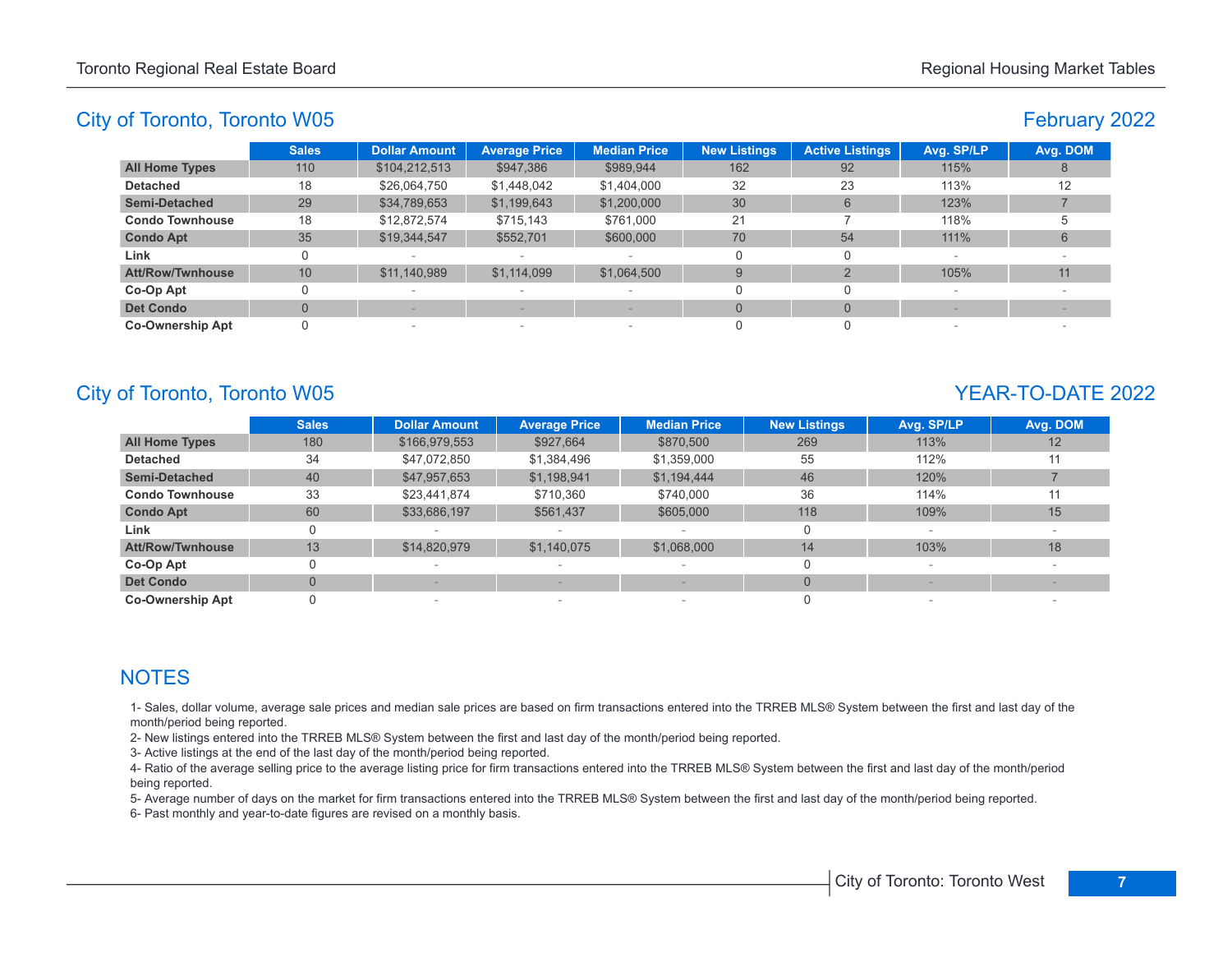# February 2022

|                         | <b>Sales</b> | <b>Dollar Amount</b> | <b>Average Price</b>     | <b>Median Price</b>      | <b>New Listings</b> | <b>Active Listings</b> | Avg. SP/LP               | Avg. DOM |
|-------------------------|--------------|----------------------|--------------------------|--------------------------|---------------------|------------------------|--------------------------|----------|
| <b>All Home Types</b>   | 128          | \$131,388,173        | \$1,026,470              | \$865,000                | 198                 | 140                    | 110%                     | 13       |
| <b>Detached</b>         | 18           | \$33,166,289         | \$1,842,572              | \$1,771,500              | 32                  | 18                     | 115%                     | 10       |
| <b>Semi-Detached</b>    |              |                      |                          |                          |                     |                        |                          |          |
| <b>Condo Townhouse</b>  | 9            | \$10,370,000         | \$1,152,222              | \$1,103,000              | 19                  | 16                     | 115%                     | 12       |
| <b>Condo Apt</b>        | 99           | \$85,721,884         | \$865,878                | \$795,000                | 139                 | 97                     | 108%                     | 14       |
| Link                    |              |                      |                          |                          |                     | 0                      | $\overline{\phantom{a}}$ |          |
| <b>Att/Row/Twnhouse</b> |              | \$1,515,000          | \$1,515,000              | \$1,515,000              | 5                   |                        | 121%                     |          |
| Co-Op Apt               |              | \$615,000            | \$615,000                | \$615,000                |                     |                        | 99%                      | 64       |
| <b>Det Condo</b>        |              |                      |                          |                          | $\Omega$            | $\Omega$               |                          |          |
| <b>Co-Ownership Apt</b> |              | $\,$                 | $\overline{\phantom{a}}$ | $\overline{\phantom{a}}$ |                     |                        |                          |          |

# City of Toronto, Toronto W06 YEAR-TO-DATE 2022

|                         | <b>Sales</b>   | <b>Dollar Amount</b> | <b>Average Price</b>     | <b>Median Price</b> | <b>New Listings</b> | Avg. SP/LP | Avg. DOM |
|-------------------------|----------------|----------------------|--------------------------|---------------------|---------------------|------------|----------|
| <b>All Home Types</b>   | 218            | \$224,175,553        | \$1,028,328              | \$890,004           | 338                 | 108%       | 16       |
| <b>Detached</b>         | 36             | \$63,198,769         | \$1,755,521              | \$1,590,000         | 57                  | 113%       |          |
| <b>Semi-Detached</b>    |                | \$2,120,000          | \$1,060,000              | \$1,060,000         | $\overline{4}$      | 129%       |          |
| <b>Condo Townhouse</b>  | 16             | \$17,164,111         | \$1,072,757              | \$1,000,000         | 32                  | 113%       | 12       |
| <b>Condo Apt</b>        | 158            | \$135,006,673        | \$854,473                | \$753,000           | 234                 | 106%       | 18       |
| Link                    | 0              |                      |                          |                     |                     |            |          |
| <b>Att/Row/Twnhouse</b> | 4              | \$5,706,000          | \$1,426,500              | \$1,443,000         |                     | 113%       |          |
| Co-Op Apt               |                | \$980,000            | \$490,000                | \$490,000           |                     | 97%        | 36       |
| <b>Det Condo</b>        | $\overline{0}$ |                      |                          |                     | $\Omega$            |            |          |
| <b>Co-Ownership Apt</b> |                |                      | $\overline{\phantom{a}}$ |                     |                     |            |          |

# **NOTES**

1- Sales, dollar volume, average sale prices and median sale prices are based on firm transactions entered into the TRREB MLS® System between the first and last day of the month/period being reported.

2- New listings entered into the TRREB MLS® System between the first and last day of the month/period being reported.

3- Active listings at the end of the last day of the month/period being reported.

4- Ratio of the average selling price to the average listing price for firm transactions entered into the TRREB MLS® System between the first and last day of the month/period being reported.

5- Average number of days on the market for firm transactions entered into the TRREB MLS® System between the first and last day of the month/period being reported.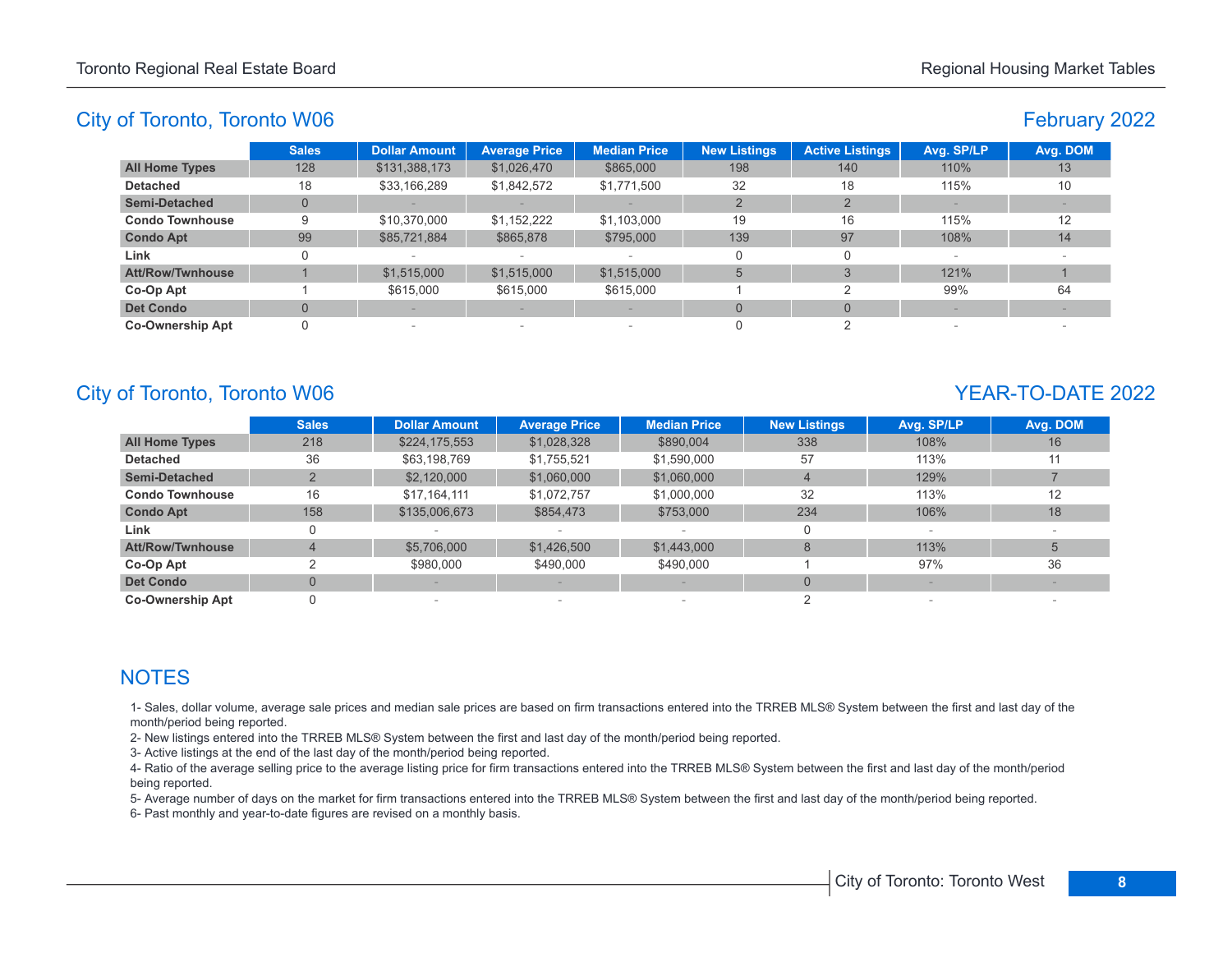# February 2022

|                         | <b>Sales</b> | <b>Dollar Amount</b>     | <b>Average Price</b>            | <b>Median Price</b>      | <b>New Listings</b> | <b>Active Listings</b> | Avg. SP/LP | Avg. DOM        |
|-------------------------|--------------|--------------------------|---------------------------------|--------------------------|---------------------|------------------------|------------|-----------------|
| <b>All Home Types</b>   | 26           | \$40,665,000             | \$1,564,038                     | \$1,520,000              | 29                  | 10                     | 115%       | 10 <sup>°</sup> |
| <b>Detached</b>         | 18           | \$33,054,600             | \$1,836,367                     | \$1,680,500              | 23                  |                        | 117%       |                 |
| <b>Semi-Detached</b>    |              | \$1,520,000              | \$1,520,000                     | \$1,520,000              |                     | $\Omega$               | 127%       |                 |
| <b>Condo Townhouse</b>  |              |                          |                                 | $\overline{\phantom{a}}$ |                     |                        |            |                 |
| <b>Condo Apt</b>        | 6            | \$4,741,400              | \$790,233                       | \$810,500                | 5                   |                        | 106%       | 19              |
| Link                    |              | $\sim$                   |                                 | $\overline{\phantom{a}}$ |                     |                        | $\sim$     |                 |
| Att/Row/Twnhouse        |              | \$1,349,000              | \$1,349,000                     | \$1,349,000              |                     | $\Omega$               | 100%       | 8               |
| Co-Op Apt               |              | $\sim$                   | $\hspace{0.1mm}-\hspace{0.1mm}$ | $\overline{\phantom{a}}$ |                     |                        |            |                 |
| <b>Det Condo</b>        |              |                          |                                 |                          |                     | $\Omega$               |            |                 |
| <b>Co-Ownership Apt</b> |              | $\overline{\phantom{a}}$ | $\hspace{0.1mm}-\hspace{0.1mm}$ | $\overline{\phantom{a}}$ |                     |                        | $\sim$     |                 |

# City of Toronto, Toronto W07 YEAR-TO-DATE 2022

|                         | <b>Sales</b> | <b>Dollar Amount</b> | <b>Average Price</b>     | <b>Median Price</b> | <b>New Listings</b> | Avg. SP/LP | Avg. DOM |
|-------------------------|--------------|----------------------|--------------------------|---------------------|---------------------|------------|----------|
| <b>All Home Types</b>   | 34           | \$54,783,938         | \$1,611,292              | \$1,544,000         | 47                  | 111%       | 14       |
| <b>Detached</b>         | 25           | \$46,469,638         | \$1,858,786              | \$1,710,000         | 38                  | 112%       | 12       |
| <b>Semi-Detached</b>    |              | \$1,520,000          | \$1,520,000              | \$1,520,000         |                     | 127%       | 5        |
| <b>Condo Townhouse</b>  |              |                      |                          |                     |                     |            |          |
| <b>Condo Apt</b>        |              | \$5,445,300          | \$777,900                | \$808,000           |                     | 105%       | 22       |
| Link                    |              |                      |                          |                     |                     |            |          |
| <b>Att/Row/Twnhouse</b> |              | \$1,349,000          | \$1,349,000              | \$1,349,000         |                     | 100%       | 8        |
| Co-Op Apt               |              |                      |                          |                     |                     |            |          |
| <b>Det Condo</b>        | $\Omega$     |                      |                          |                     | $\Omega$            |            |          |
| <b>Co-Ownership Apt</b> |              |                      | $\overline{\phantom{a}}$ |                     |                     | $\sim$     |          |

# **NOTES**

1- Sales, dollar volume, average sale prices and median sale prices are based on firm transactions entered into the TRREB MLS® System between the first and last day of the month/period being reported.

2- New listings entered into the TRREB MLS® System between the first and last day of the month/period being reported.

3- Active listings at the end of the last day of the month/period being reported.

4- Ratio of the average selling price to the average listing price for firm transactions entered into the TRREB MLS® System between the first and last day of the month/period being reported.

5- Average number of days on the market for firm transactions entered into the TRREB MLS® System between the first and last day of the month/period being reported.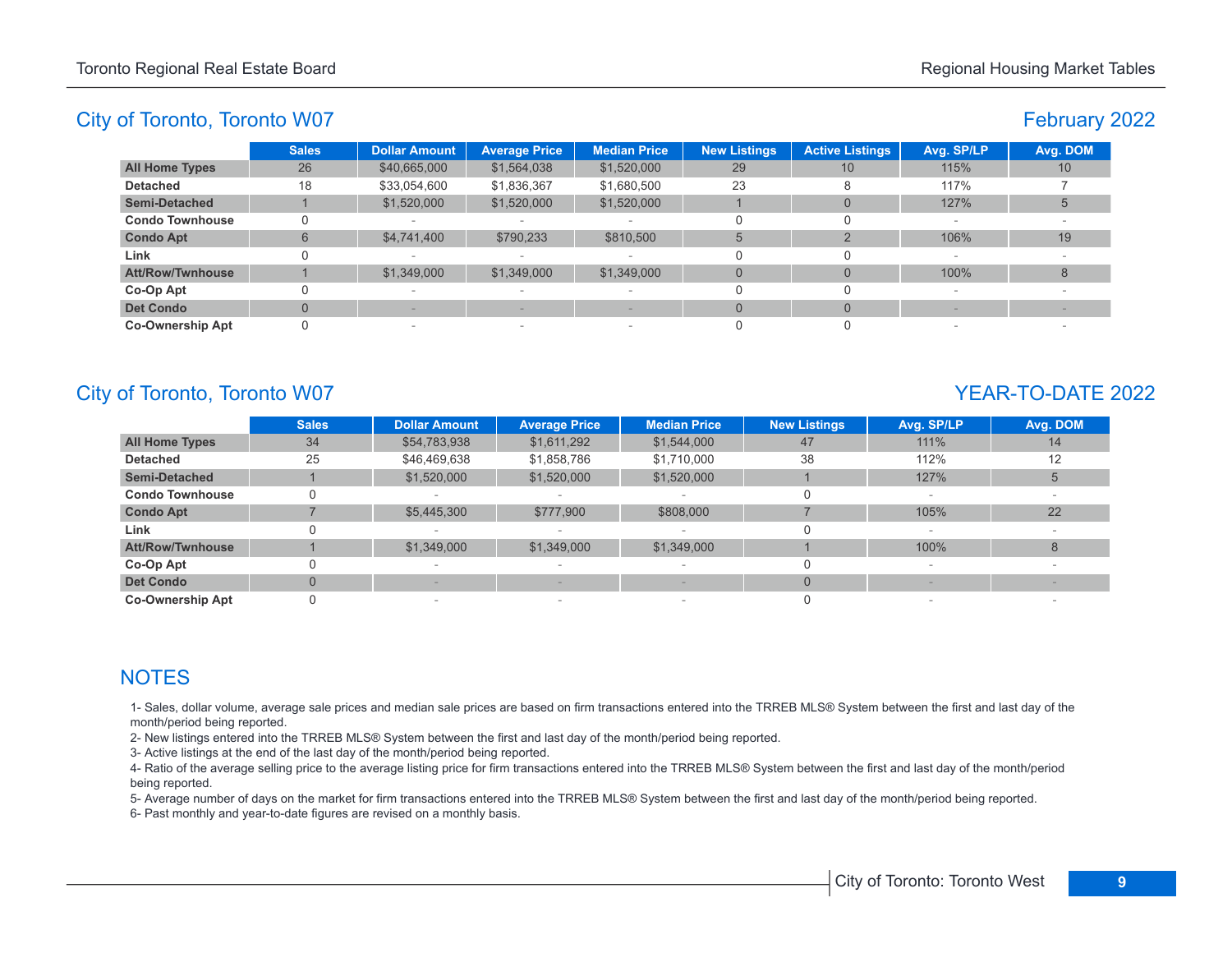# February 2022

|                         | <b>Sales</b> | <b>Dollar Amount</b> | <b>Average Price</b>            | <b>Median Price</b>      | <b>New Listings</b> | <b>Active Listings</b> | Avg. SP/LP               | Avg. DOM |
|-------------------------|--------------|----------------------|---------------------------------|--------------------------|---------------------|------------------------|--------------------------|----------|
| <b>All Home Types</b>   | 148          | \$163,627,906        | \$1,105,594                     | \$772,500                | 188                 | 83                     | 114%                     |          |
| <b>Detached</b>         | 40           | \$77,432,517         | \$1,935,813                     | \$1,720,000              | 72                  | 41                     | 113%                     |          |
| <b>Semi-Detached</b>    |              | \$1,450,000          | \$1,450,000                     | \$1,450,000              |                     |                        | 112%                     | 10       |
| <b>Condo Townhouse</b>  | 17           | \$16,317,498         | \$959,853                       | \$933,900                | 18                  |                        | 119%                     | 11       |
| <b>Condo Apt</b>        | 90           | \$68,427,891         | \$760,310                       | \$688,000                | 94                  | 30                     | 113%                     | 9        |
| Link                    |              | $\sim$               | $\hspace{0.1mm}-\hspace{0.1mm}$ | $\overline{\phantom{a}}$ |                     |                        | $\overline{\phantom{a}}$ |          |
| Att/Row/Twnhouse        | 0            |                      |                                 |                          |                     | $\Omega$               |                          |          |
| Co-Op Apt               |              | $\sim$               | $\hspace{0.1mm}-\hspace{0.1mm}$ | $\overline{\phantom{a}}$ |                     |                        |                          |          |
| <b>Det Condo</b>        |              |                      |                                 |                          |                     | $\Omega$               |                          |          |
| <b>Co-Ownership Apt</b> |              | $\sim$               | $\hspace{0.1mm}-\hspace{0.1mm}$ | $\overline{\phantom{a}}$ |                     |                        |                          |          |

# City of Toronto, Toronto W08 YEAR-TO-DATE 2022

|                         | <b>Sales</b>   | <b>Dollar Amount</b> | <b>Average Price</b> | <b>Median Price</b> | <b>New Listings</b> | Avg. SP/LP | Avg. DOM |
|-------------------------|----------------|----------------------|----------------------|---------------------|---------------------|------------|----------|
| <b>All Home Types</b>   | 245            | \$262,222,362        | \$1,070,295          | \$770,000           | 317                 | 112%       |          |
| <b>Detached</b>         | 63             | \$119,830,617        | \$1,902,073          | \$1,676,000         | 104                 | 112%       | 10       |
| <b>Semi-Detached</b>    |                | \$3,932,000          | \$1,310,667          | \$1,250,000         | 8                   | 123%       |          |
| <b>Condo Townhouse</b>  | 30             | \$27,171,388         | \$905,713            | \$882.950           | 32                  | 115%       | 12       |
| <b>Condo Apt</b>        | 146            | \$106,853,357        | \$731,872            | \$680,444           | 170                 | 112%       | 11       |
| Link                    |                |                      |                      |                     | 0                   |            |          |
| Att/Row/Twnhouse        | 3              | \$4,435,000          | \$1,478,333          | \$1,436,000         |                     | 115%       | 4        |
| Co-Op Apt               | 0              |                      | $\sim$               | $\qquad \qquad$     |                     |            |          |
| <b>Det Condo</b>        | $\overline{0}$ |                      |                      |                     | $\overline{0}$      |            |          |
| <b>Co-Ownership Apt</b> |                |                      | $\sim$               |                     |                     |            |          |

# **NOTES**

1- Sales, dollar volume, average sale prices and median sale prices are based on firm transactions entered into the TRREB MLS® System between the first and last day of the month/period being reported.

2- New listings entered into the TRREB MLS® System between the first and last day of the month/period being reported.

3- Active listings at the end of the last day of the month/period being reported.

4- Ratio of the average selling price to the average listing price for firm transactions entered into the TRREB MLS® System between the first and last day of the month/period being reported.

5- Average number of days on the market for firm transactions entered into the TRREB MLS® System between the first and last day of the month/period being reported.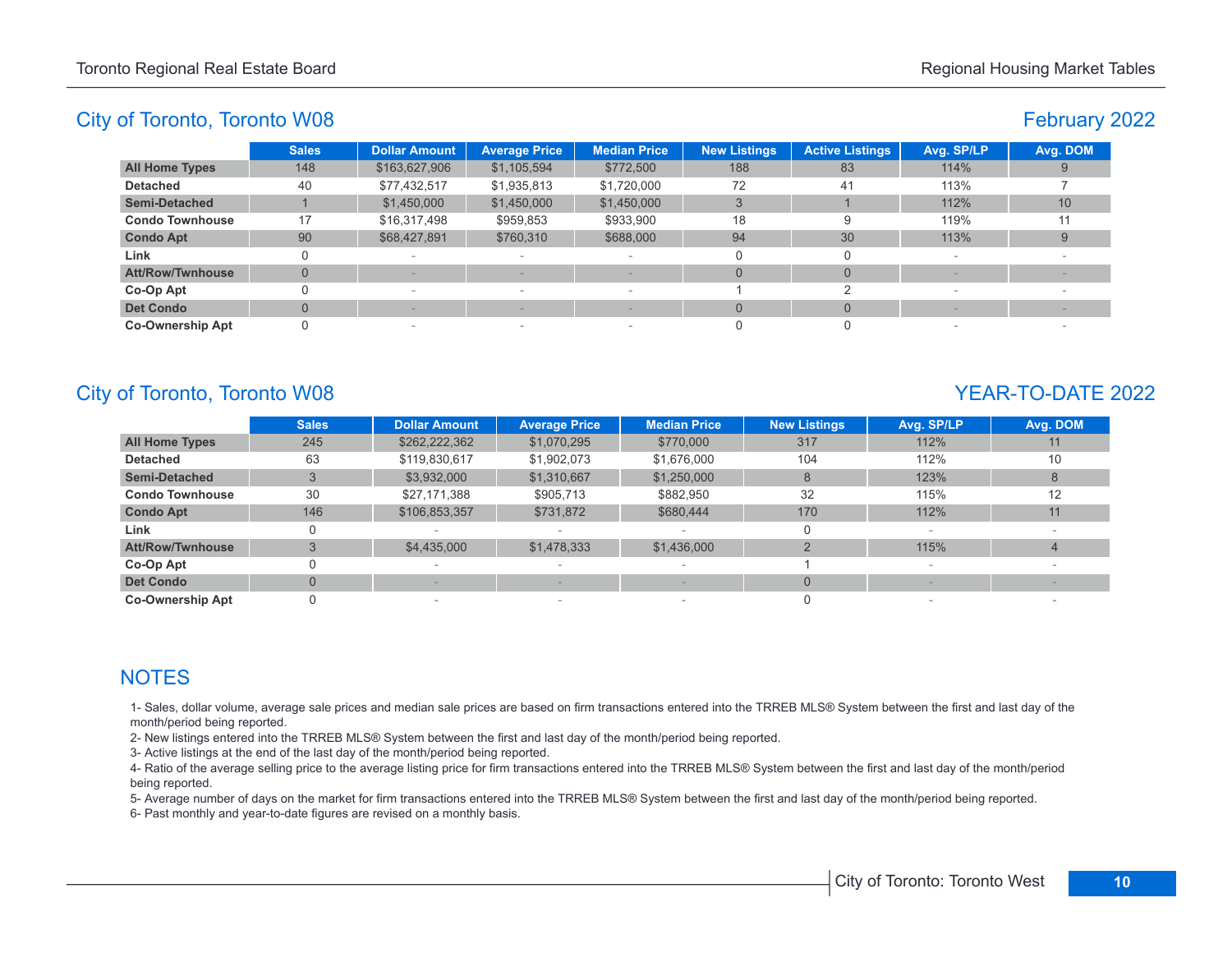# February 2022

|                         | <b>Sales</b> | <b>Dollar Amount</b>     | <b>Average Price</b>     | <b>Median Price</b>      | <b>New Listings</b> | <b>Active Listings</b> | Avg. SP/LP | Avg. DOM |
|-------------------------|--------------|--------------------------|--------------------------|--------------------------|---------------------|------------------------|------------|----------|
| <b>All Home Types</b>   | 33           | \$31,353,575             | \$950,108                | \$701,000                | 53                  | 27                     | 117%       |          |
| <b>Detached</b>         | 12           | \$17,887,275             | \$1,490,606              | \$1,463,500              | 20                  | 11                     | 118%       |          |
| <b>Semi-Detached</b>    | U            |                          |                          |                          |                     |                        |            |          |
| <b>Condo Townhouse</b>  |              | \$1,577,000              | \$788,500                | \$788,500                | -5                  |                        | 114%       |          |
| <b>Condo Apt</b>        | 17           | \$9,348,100              | \$549,888                | \$525,000                | 24                  | 11                     | 112%       | 13       |
| Link                    |              |                          | $\,$                     | $\overline{\phantom{a}}$ |                     |                        |            |          |
| Att/Row/Twnhouse        |              | \$2,541,200              | \$1,270,600              | \$1,270,600              |                     |                        | 124%       |          |
| Co-Op Apt               |              |                          | $\sim$                   | $\sim$                   |                     |                        |            |          |
| <b>Det Condo</b>        |              |                          |                          |                          | $\Omega$            |                        |            |          |
| <b>Co-Ownership Apt</b> |              | $\overline{\phantom{a}}$ | $\overline{\phantom{a}}$ | $\overline{\phantom{a}}$ |                     |                        |            |          |

# City of Toronto, Toronto W09 YEAR-TO-DATE 2022

|                         | <b>Sales</b>   | <b>Dollar Amount</b> | <b>Average Price</b> | <b>Median Price</b> | <b>New Listings</b> | Avg. SP/LP               | Avg. DOM |
|-------------------------|----------------|----------------------|----------------------|---------------------|---------------------|--------------------------|----------|
| <b>All Home Types</b>   | 74             | \$69,180,074         | \$934,866            | \$690,500           | 86                  | 114%                     | 16       |
| <b>Detached</b>         | 25             | \$39,294,274         | \$1,571,771          | \$1,495,000         | 39                  | 118%                     | b        |
| <b>Semi-Detached</b>    |                | \$1,225,500          | \$1,225,500          | \$1,225,500         |                     | 123%                     |          |
| <b>Condo Townhouse</b>  | 5              | \$4,163,000          | \$832,600            | \$865,000           |                     | 109%                     | 15       |
| <b>Condo Apt</b>        | 40             | \$20,576,100         | \$514,403            | \$501,000           | 34                  | 107%                     | 24       |
| Link                    | 0              |                      |                      |                     |                     |                          |          |
| <b>Att/Row/Twnhouse</b> | 3              | \$3,921,200          | \$1,307,067          | \$1,380,000         |                     | 114%                     | 8        |
| Co-Op Apt               | 0              |                      |                      |                     |                     | $\overline{\phantom{a}}$ |          |
| <b>Det Condo</b>        | $\overline{0}$ |                      |                      |                     | $\Omega$            |                          |          |
| <b>Co-Ownership Apt</b> | 0              |                      | $\sim$               |                     |                     |                          |          |

# **NOTES**

1- Sales, dollar volume, average sale prices and median sale prices are based on firm transactions entered into the TRREB MLS® System between the first and last day of the month/period being reported.

2- New listings entered into the TRREB MLS® System between the first and last day of the month/period being reported.

3- Active listings at the end of the last day of the month/period being reported.

4- Ratio of the average selling price to the average listing price for firm transactions entered into the TRREB MLS® System between the first and last day of the month/period being reported.

5- Average number of days on the market for firm transactions entered into the TRREB MLS® System between the first and last day of the month/period being reported.